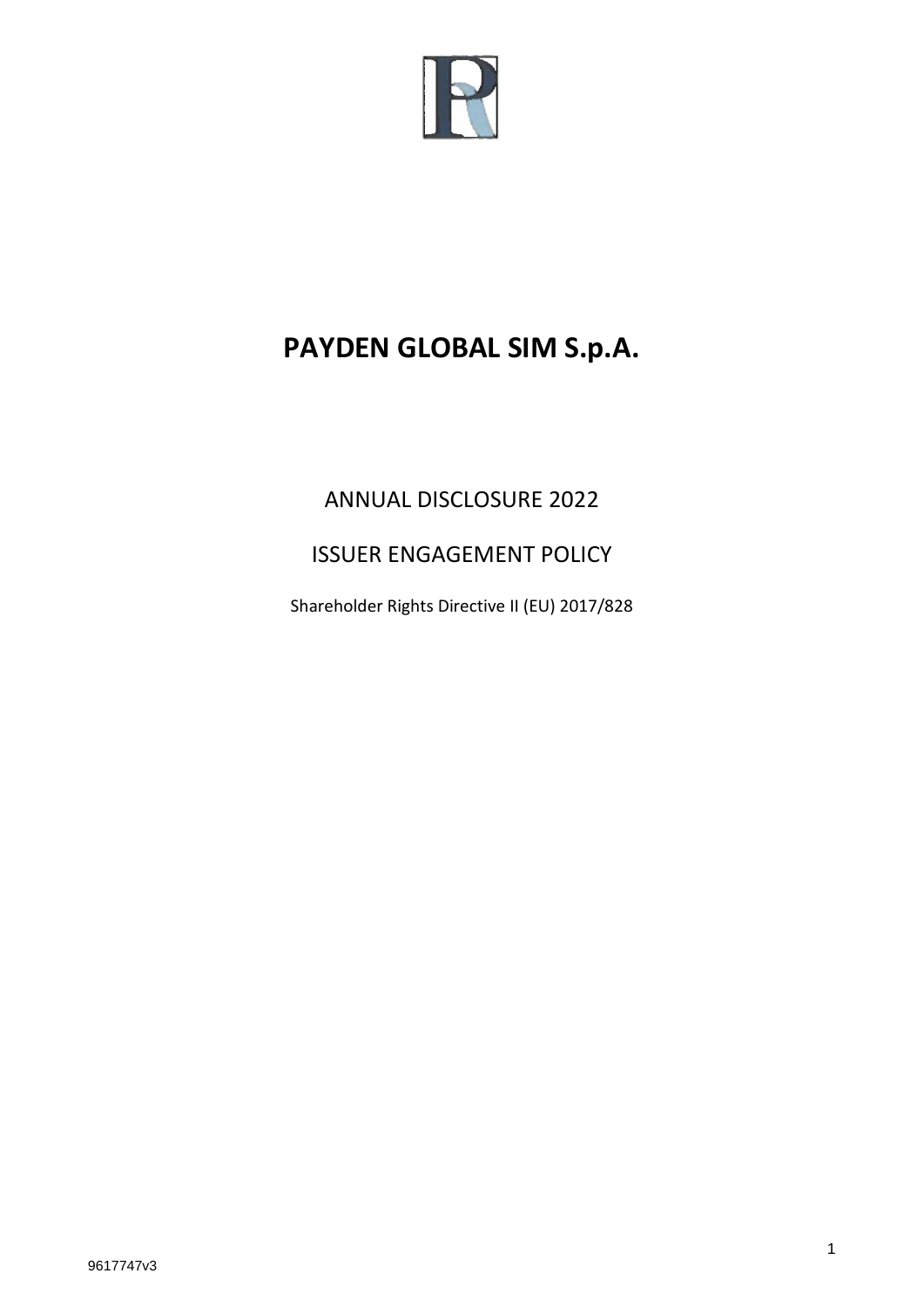

#### **1. INTRODUCTION**

This document contains the relevant information in relation to the obligation of Payden Global SIM S.p.A. (the "Firm" or the "SIM") to make annual disclosure by means of its website, of the manner in which we have implemented our Issuer Engagement Policy (the "Policy") formulated in accordance with the Shareholder Rights Directive II (EU) 2017/828 (the "SRD II") and includes the following information: (i) a general description of voting behaviours adopted on behalf of the managed accounts; (ii) an explanation of the most significant votes; and (iii) report on the use of the services of proxy advisors, if any.

The Firm complies with its obligations under the SRD II on the encouragement of long-term shareholder engagement with listed companies, as well as the laws and regulations implementing the SRD II in Italy.

You may review our Policy on the website. Payden & Rygel is a signatory to the UK Stewardship Code and you can read our latest report here: [https://www.payden.com/documents/2020 UK Stewardship Code Report.pdf](https://www.payden.com/documents/2020%20UK%20Stewardship%20Code%20Report.pdf) .

### **2. DESCRIPTION OF VOTING BEHAVIOURS ADOPTED ON BEHALF OF THE MANAGED ACCOUNTS**

The Firm's regulated business activity is to act as investment manager for separately managed accounts and as sub-distributor for sub-funds of Payden Global Funds plc and Payden Global AIF ICAV. Our investment management activity is centred predominately on fixed income investments. As such, the Firm is engaged to a limited degree in investment management in equity securities on behalf of its clients. Certain clients may elect to exercise voting rights in respect of their investments themselves and the Firm's role in this instance is to facilitate such exercise through the provision of information in a timely manner. The Firm approaches engagement and stewardship by seeking to exercise its rights to intervene and vote in the relevant meetings of the investee companies in respect of its public equities' investment management. In such a context, the Firm, also through its proxy advisor, may monitor and conduct analysis on the investee company aimed at collecting information useful to the purpose of exercising its rights of intervention and vote.

#### **3. SIGNIFICANT VOTES IN 2022**

The Firm, in line with its investment management strategy and the proportionality principle, focuses on the engagement and the exercise of its rights to attend and vote with limitation to issuers' shareholdings that it deems to be 'significant', based on the following criteria and thresholds:

• shareholdings greater than 0.5% of the total share capital of the listed company;